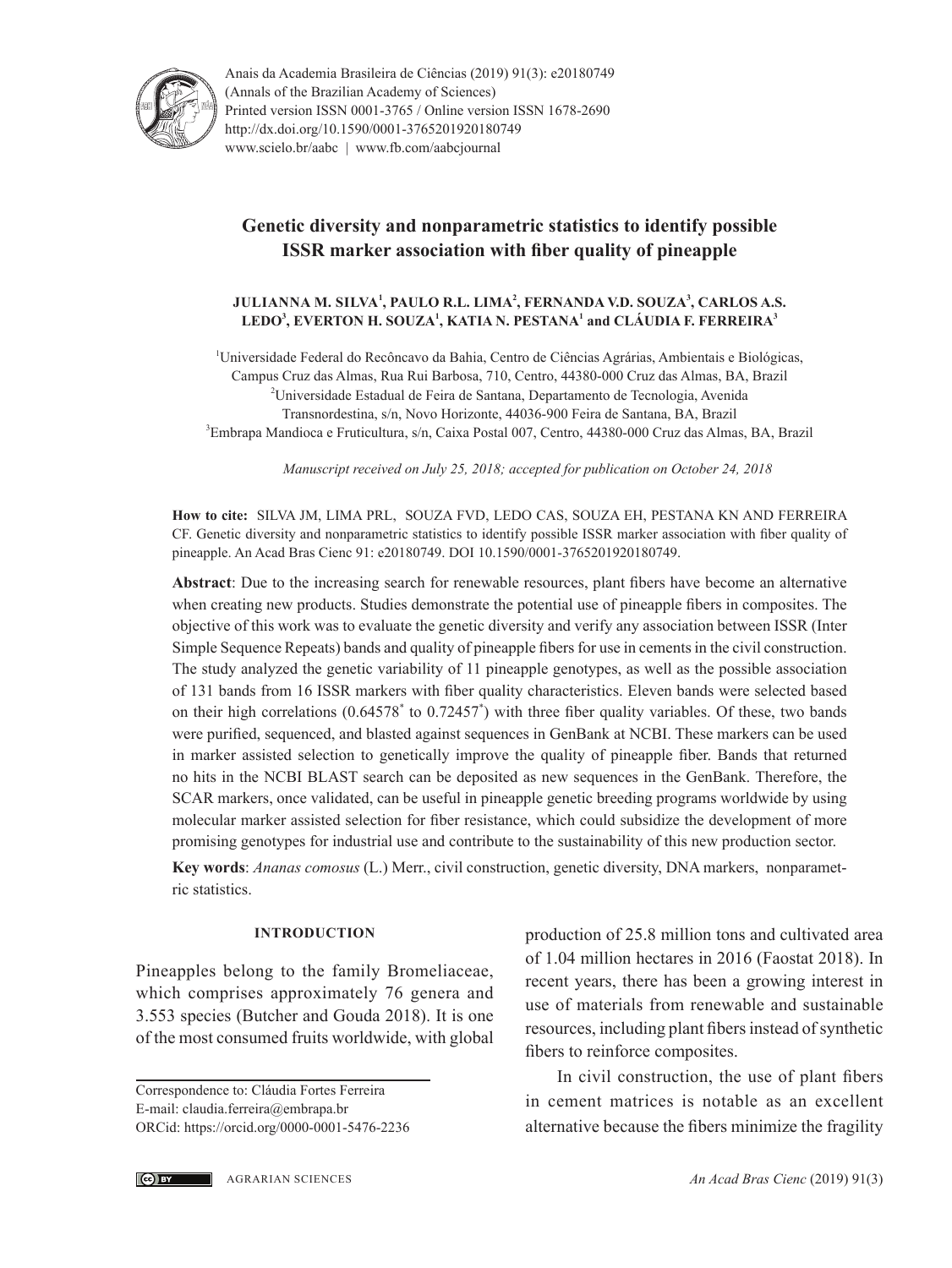of the matrix (Aziz et al. 2005, Brandt 2008). Fibers from some taxa of *Ananas* are already in use, such as 'Curauá' (*Ananas comosus* var. *erectifolius*), but there is still a large number of pineapple cultivars which have never been evaluated, especially as a reinforcement in composite matrices.

Due to growing demand, 'Curauá' hybrids developed for ornamental purposes (Souza et al. 2014) have become potential candidates for fiber quality studies (Souza et al. 2017). These hybrids have shown promising results related to use in polymeric composites for automotive products (Sena Neto et al. 2013, 2015, 2017, Souza et al. 2017). However, little has been done in relation to using these fibers in cement matrices, which could be the basis of more sustainable civil construction products.

The Pineapple germplasm collection at Embrapa, located in Cruz das Almas, Bahia, with more than 700 conserved accessions of *Ananas* spp., is a potential source for these studies. However, phenotypic characterization for fiber quality is extremely laborious and expensive, making the characterization of a large number of accessions highly unfeasible.

Thus, given the difficulty to obtain the phenotypic characterization for fiber quality in pineapple, nonparametric tests becomes an interesting approach to try to identify associations between marker fragments and phenotypic variables to be used in marker assisted selection (MAS) in pineapple breeding programs aiming to develop pineapple with fiber quality for the purpose of uses in composites.

Molecular biology techniques can contribute to hasten genetic breeding programs by using molecular markers that detect genetic variability (or genetic polymorphisms) of DNA sequences (Arif et al. 2010). ISSR markers (Inter Simple Sequence Repeats) are based on PCR (polymerase chain reaction), do not require prior knowledge of DNA sequences of the target species, and produce

reproducible, highly polymorphic fragments at a low cost. These markers are broadly used in genetic diversity and variability studies (Gottardi et al. 2001, Barth et al. 2002, González et al. 2002).

Therefore, the objectives of the present study were to evaluate the genetic diversity between pineapple varieties already under cultivation and hybrids, and given the phenotypic characterization, try to identify possible associations between bands of ISSR markers and fiber quality variables for use in cement matrices using nonparametric statistics. Once validated, these markers can be used in MAS and hasten the pineapple genetic breeding program aiming fiber quality for use in the civil construction industry given that the phenotypic evaluation is extremely difficult, costly and time-consuming.

#### **MATERIALS AND METHODS**

#### GENETIC MATERIAL

This work evaluated pineapple varieties already under cultivation and hybrids with cultivation potential (close to being released as varieties), since one of the premises for using the fibers in cement matrices is production volume.

Eleven cultivars, hybrids and their background are detailed in Table I. The 'Curauá' variety was used as reference due to its excellent properties of fiber quality (Leão et al. 2009). The cultivated varieties and the hybrids were obtained from field crosses and mother plant nurseries at Embrapa, located in Cruz das Almas, Bahia.

#### DNA EXTRACTION

The DNA was extracted in the Advanced Biology Center (NBA, Núcleo de Biologia Avançada) at Embrapa using the CTAB (Cetyltrimethylammonium bromide) method proposed by Doyle and Doyle (1990).

Young leaves of the 11 pineapple genotypes were collected for DNA extraction. Briefly, approximately 300 mg of leaf tissue was macerated in liquid nitrogen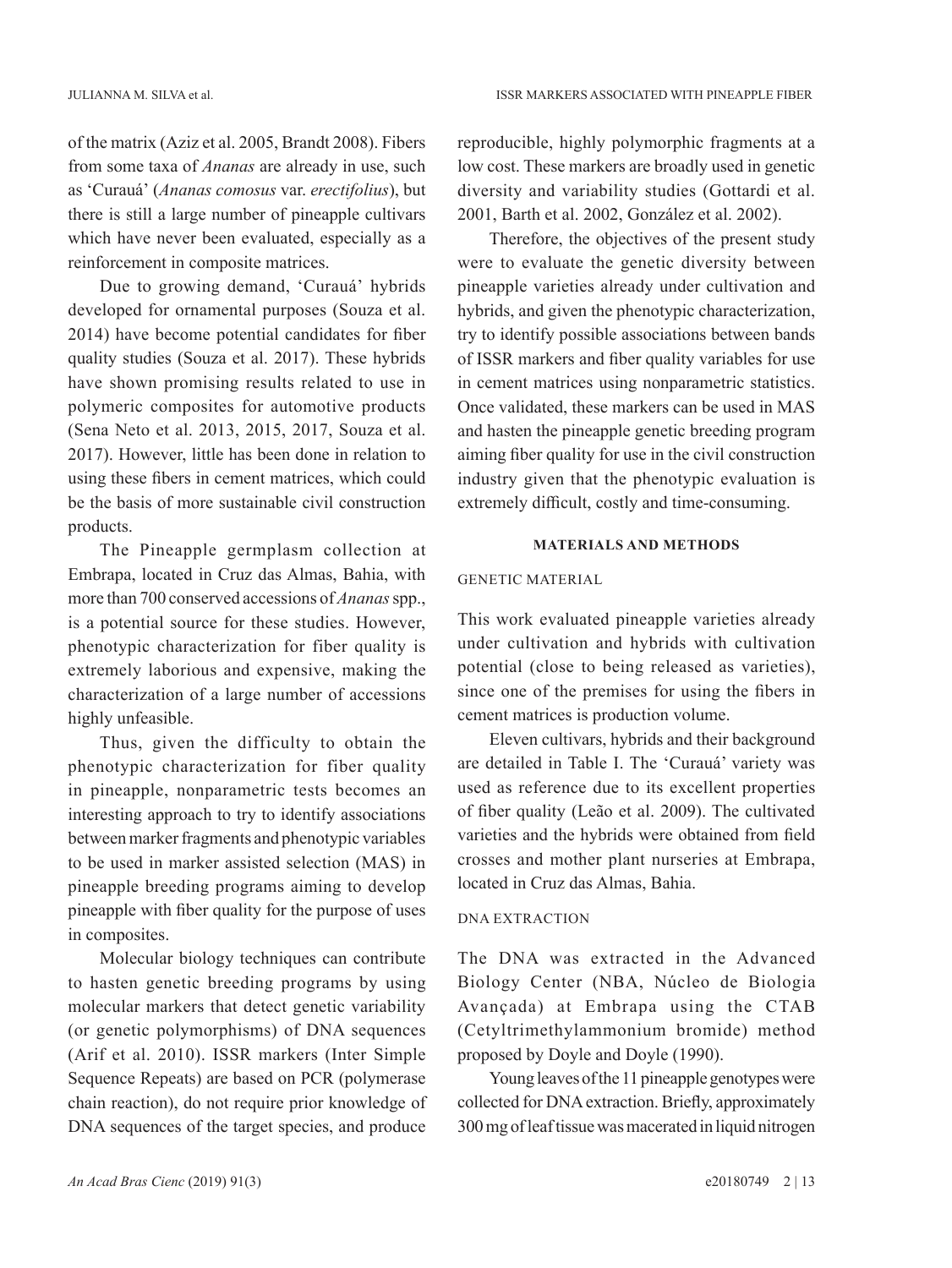| <b>Pineapple genotypes</b> | Scientific name                                                                                                                                                                   | <b>Use</b>                       |
|----------------------------|-----------------------------------------------------------------------------------------------------------------------------------------------------------------------------------|----------------------------------|
| 1. 'BRS Imperial'          | Ananas comosus var. comosus (L.) Merril                                                                                                                                           | Cultivar/Food                    |
| 2. 'Pérola'                | A. comosus var. comosus                                                                                                                                                           | Cultivar/Food                    |
| 3. 'Smooth Cayenne'        | A. comosus var. comosus                                                                                                                                                           | Cultivar/Food                    |
| 4. 'BRS Vitória'           | A. comosus var. comosus                                                                                                                                                           | Cultivar/Food                    |
| 5. 'BRS Ajubá'             | A. comosus var. comosus                                                                                                                                                           | Cultivar/Food                    |
| 6. PE x SC-73              | A. comosus var. comosus                                                                                                                                                           | New hybrid/Food                  |
| 7. 'BRS Anauê'             | Ananas comosus (L.) Merr. var. erectifolius (L.B.Sm.)<br>Cultivar/ Ornamental<br>Coppens & F.Leal x Ananas comosus (L.) Merr. var.<br><i>bracteatus</i> (Lindl.) Coppens & F.Leal |                                  |
| 8. FIB-POT                 | A. comosus var. erectifolius x A. comosus var. bracteatus                                                                                                                         | New hybrid/ Fiber and Ornamental |
| 9. 'BRS Boyrá'             | Ananas comosus (L.) Merr. var. microstachys L.B.Sm. x<br>A. comosus var. erectifolius                                                                                             | Cultivar/Ornamental              |
| 10. FIB-GOR                | A. comosus var. erectifolius x A. comosus var. bracteatus                                                                                                                         | New hybrid/Fiber and Ornamental  |
| 11. 'Curauá'               | Ananas comosus var. erectifolius                                                                                                                                                  | Cultivar/Fiber and Ornamental    |

**TABLE I Genotypes evaluated for fiber quality for the use as reinforcement in cement composites.**

and transferred to 2.0 (mL) microtubes. Afterwards, an extraction buffer was added (1.7 [M] NaCl; 0.1 [M] Tris-HCl 1[M] pH 8.0; 20 [mM] EDTA 0.5; 2% [m/v] polyvinylpyrrolidone; 2.4% [m/v] CTAB; and 0.4% [ $v/v$ ] β-mercaptoethanol), which was preheated to 65 °C, and the tubes homogenized for 5 min. Subsequently, the samples were incubated in a water bath at 65 °C for 45 min and then homogenized for 10 min.

Afterwards, chloroform:alcohol-isoamyl (24:1) was added to the samples, which were then centrifuged at 10.000 x g for 10 min (step conducted twice), followed by the addition of ice cold isopropyl alcohol to the supernatant. The material was placed in a freezer (- 20 °C) for 24 h and then centrifuged at 10.000 x g for 10 min. Following this, the DNA was washed with 70% ethanol and the pellet resuspended in TE (10 [mM] Tris-HC, pH 8.0, 1[mM] EDTA) plus ribonuclease (10 mg.mL $^{-1}$  RNase), placed in the oven at 37 °C, and 3.0 (M) of sodium acetate was added. The material was then centrifuged for 20 s at 3.000 x g. Ice cold absolute ethanol was added to the supernatant and the samples centrifuged at 10.000 x g. The DNA as washed two more times with 70% ethanol and resuspended in nuclease free water. Finally, the extracted DNA was stored at - 20 °C. The quality and quantity of the DNA was evaluated with a comparative analysis of the samples in 1% agarose gel using markers of known molecular weight.

## DNA AMPLIFICATION USING ISSR MARKERS

The DNA was amplified using 16 ISSR primers (Table II). The PCR reactions were completed to a final volume of 15  $(\mu L)$  with the following reagents:  $1x$  buffer, 2.5 (mM)  $MgCl_2$ , 0.2 (mM) dNTPs, 0.2 (µM) of each primer*,* 1 U of Taq Polimerase (LBM), and 25 (ng) of genomic DNA. The amplifications were carried out in the Applied Biosystems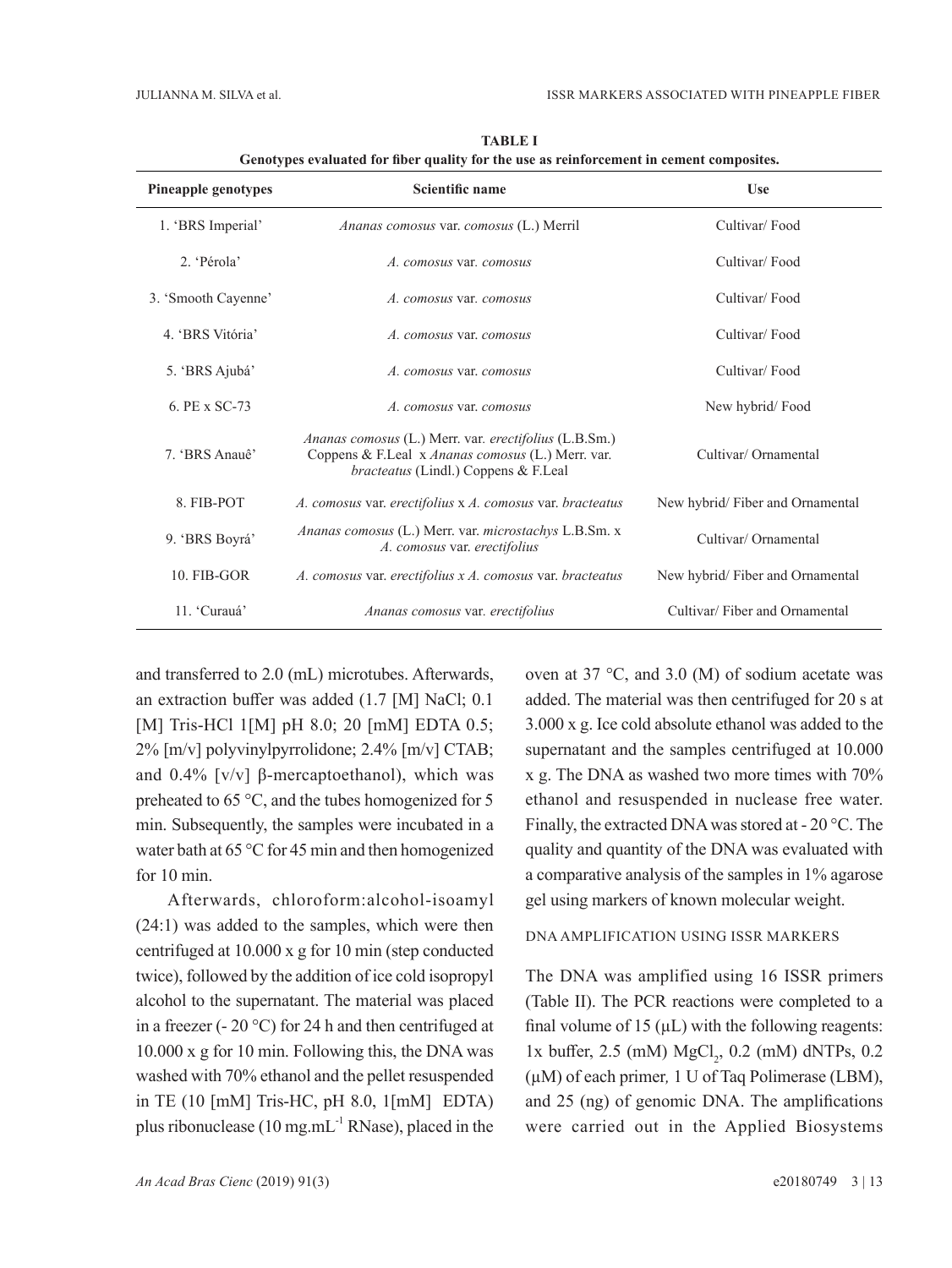| Identification and sequences of the 16 ISSR primers used in the genetic diversity study of 11 pineapple genotypes. |                           |                               |                                |
|--------------------------------------------------------------------------------------------------------------------|---------------------------|-------------------------------|--------------------------------|
| <b>Marker Name</b>                                                                                                 | Sequence<br>$(5' - 3')$   | Annealing<br>temperature (°C) | Number of<br>polymorphic bands |
| <b>ISSR 03</b><br>DiCA3'RG                                                                                         | CACACACACACACACARG        | 48                            | 02                             |
| <b>ISRR 07</b><br>DiCA5'CY                                                                                         | <b>CYCACACACACACACACA</b> | 48                            | 03                             |
| ISSR 24 DiGT5'A                                                                                                    | AGTGTGTGTGTGTGTGTGT       | 48                            | 17                             |
| <b>ISSR 30</b><br>TriCAC3'YC                                                                                       | CACCACCACCACCACYC         | 48                            | 07                             |
| <b>ISSR 32</b><br>TriCAC5'CY                                                                                       | CYCACCACCACCACCAC         | 48                            | 03                             |
| TriCAG3'RC<br><b>ISSR 34</b>                                                                                       | CAGCAGCAGCAGCAGRC         | 48                            | 04                             |
| <b>ISSR 35</b><br>TriCAG3'YC                                                                                       | CAGCAGCAGCAGCAGYC         | 48                            | 17                             |
| <b>ISSR 36</b><br>TriCAG5'CR                                                                                       | CRCAGCAGCAGCAGCAG         | 48                            | 05                             |
| TriGTG5'CY<br><b>ISSR 42</b>                                                                                       | CYGTGGTGGTGGTGGTG         | 48                            | 07                             |
| <b>ISSR 53</b><br>TriATC3'RC                                                                                       | <b>ATCATCATCATCATCRC</b>  | 48                            | 18                             |
| <b>ISSR 72</b><br>TriTCC3'RC                                                                                       | <b>TCCTCCTCCTCCTCCRC</b>  | 48                            | 09                             |
| <b>ISSR 81</b><br>TriCTT3'RC                                                                                       | <b>CTTCTTCTTCTTCTTRC</b>  | 48                            | 13                             |
| <b>ISSR 84</b><br>TriCCT3'RC                                                                                       | <b>CCTCCTCCTCCTCCTRC</b>  | 48                            | 17                             |
| <b>ISSR 90</b><br>TriGAA3'RC                                                                                       | GAAGAAGAAGAAGAARC         | 48                            | 02                             |
| <b>ISSR 94</b><br>TriGTA3'RC                                                                                       | <b>GTAGTAGTAGTAGTARC</b>  | 48                            | 04                             |
| TriGTT3'RC<br><b>ISSR 95</b>                                                                                       | <b>GTTGTTGTTGTTGTTRC</b>  | 48                            | 03                             |

**TABLE II**

thermocycler (model Veriti® 96-Wells) using the following program: an initial denaturation step at 94 °C for 3 min, followed by 45 cycles of denaturation at 94 °C for 45 s for each one, 45 s for primer annealing at 48 °C, and an extension at 72 °C for 1 min. This was followed by a final extension at 72 °C for 7 min and 14  $^{\circ}$ C $\infty$ .

The amplified products were separated using electrophoresis in 2.5% agarose gel, 90 V, in TBE 0.5X buffer, and stained with ethidium bromide (0.5  $\mu$ g.mL<sup>-1</sup>). The amplified fragments were viewed under UV light and photographed using a photodocumentation system. Fragment sizes were determined based on a 1 kb molecular weight marker (Qiagen).

### MOLECULAR DATA ANALYSIS

Fragments from the ISSR markers, for both the diversity and association studies, were evaluated for absence (0) and presence (1) of bands. The electrophoretic profile of primer ISSR-30 for the 11 pineapple genotypes evaluated is shown in Figure 1.

Based on the (0) and (1) data, a genetic dissimilarity matrix of the genotypes was generated, which was calculated with the Jaccard coefficient (complement of the Jaccard index  $= 1 - c$ ). Cluster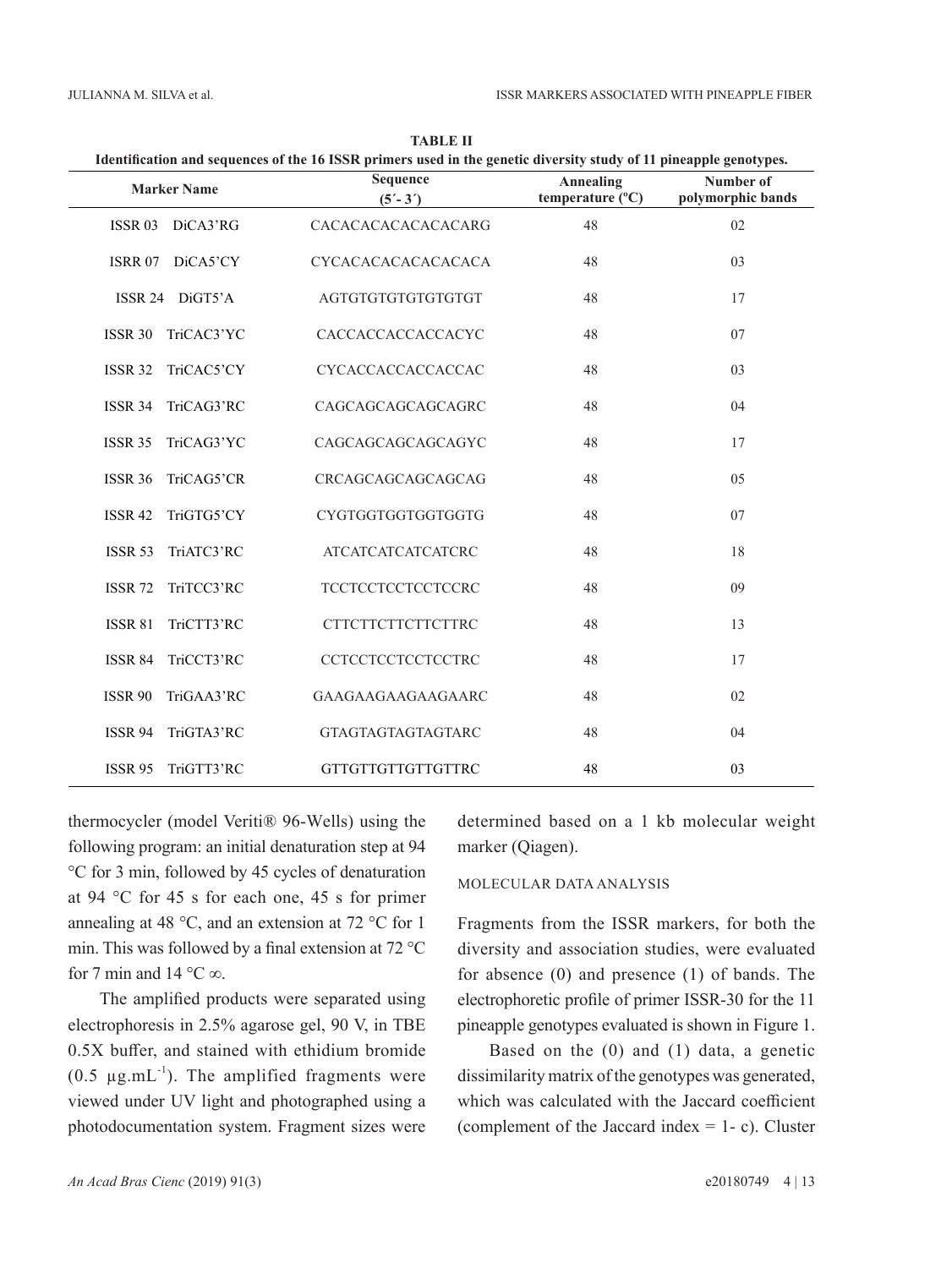

**Figure 1 -** Electrophoretic profile of primer ISSR-30 for the 11 pineapple genotypes in 2.5% agarose gel: 1- 'BRS Imperial'; 2- 'Pérola'; 3- 'Smooth Cayene'; 4- PE x SC-73; 5- 'BRS Vitória'; 6- 'BRS Ajubá'; 7- 'BRS Anauê'; 8- FIB-POT; 9- 'BRS Boyrá'; 10- FIB-GOR and 11- 'Curauá'. M = ladder 1 Kb (Qiagen<sup>TM</sup>).

analysis was conducted using the UPGMA (Unweighted Pair-Group Method with Arithmetic Mean) method and the packages, *qlcmatrix*, *ade4* and *Nbclust*, of the R software (Development Core Team 2016) and the threshold defined according to the parameters described set by Mingoti (2005). Cluster validation was carried out by calculating the cophenetic correlation coefficient (CCC) (Sokal and Rolf 1962).

### ANALYSIS OF PHENOTYPIC CHARACTERISTICS

Fiber quality data were obtained from previous tests (Silva 2016). The main variables measured are related to the mechanical properties of resistance to traction (RES), elasticity module (ELS), and water absorption (ABS), Crystallinity index (IC), fiber length (COM) and diameter of fiber (DIM).

As to the phenotypic characteristics, for all data regarding water absorption, the fibers were cut into 30 mm where approximately 1g of fiber weighed. These fibers were immersed in recipients with water and submitted to weighing and the first read was carried out after 3 h of immersion and at every 24 h during 5 consecutive days, according to Lopes et al. (2010). Four replicates were defined for each variety and the absorption calculated. Also the traction assay of fibers was carried out with 15 replicates for obtainment of RES and ELS values.

A combined analysis of the molecular (qualitative) and phenotypic (quantitative) data was also carried out to determine the genetic variability based on the Gower (1971) algorithm; groups were validated according to the CCC (Sokal and Rolf 1962). The qualitative data analyzed using the cluster, Nbclust, ade4, agricolae and factoextra packages in the R program (Development Core Team 2016) and the Gower algorithm analyzed using the statmatch, cluster, ade4, Nbclust, clustOfvar and qlcmatrix packages in the R software (Development Core Team 2016). The Principal Components Analysis (PCA) analysis using the phenotypic data was calculated using the Factominer package in the R software (Development Core Team 2016).

#### NONPARAMETRIC ANALYSIS

Since both genotypic and phenotypic data were available, the possibility of finding any correlation between a band and a phenotypic variable, although remote, was tested. The correlation analysis was carried out for 3 fiber quality variables (RES, ELS and ABS) and 131 bands from 16 ISSR molecular markers. Spearman's correlation and the nonparametric Kruskal-Wallis test were obtained by the statistical software SAS (SAS Institute 2010) using the following commands: *proc, corr spearman* and *proc npar1way* and *anova*, respectively. The nonparametric test, was applied since it does not require a normal distribution of data and therefore, was most suitable for our data.

### SEQUENCING BANDS TO DESIGN SCAR MARKERS

After the correlation analysis of the data using nonparametric tests, some relatively high correlations were found between bands and the phenotypic characteristics of interest for fiber quality for use in cement composites/civil construction industry. However, although all 11 bands were excised from the agarose gel, only 2 presented PCR with a single band. The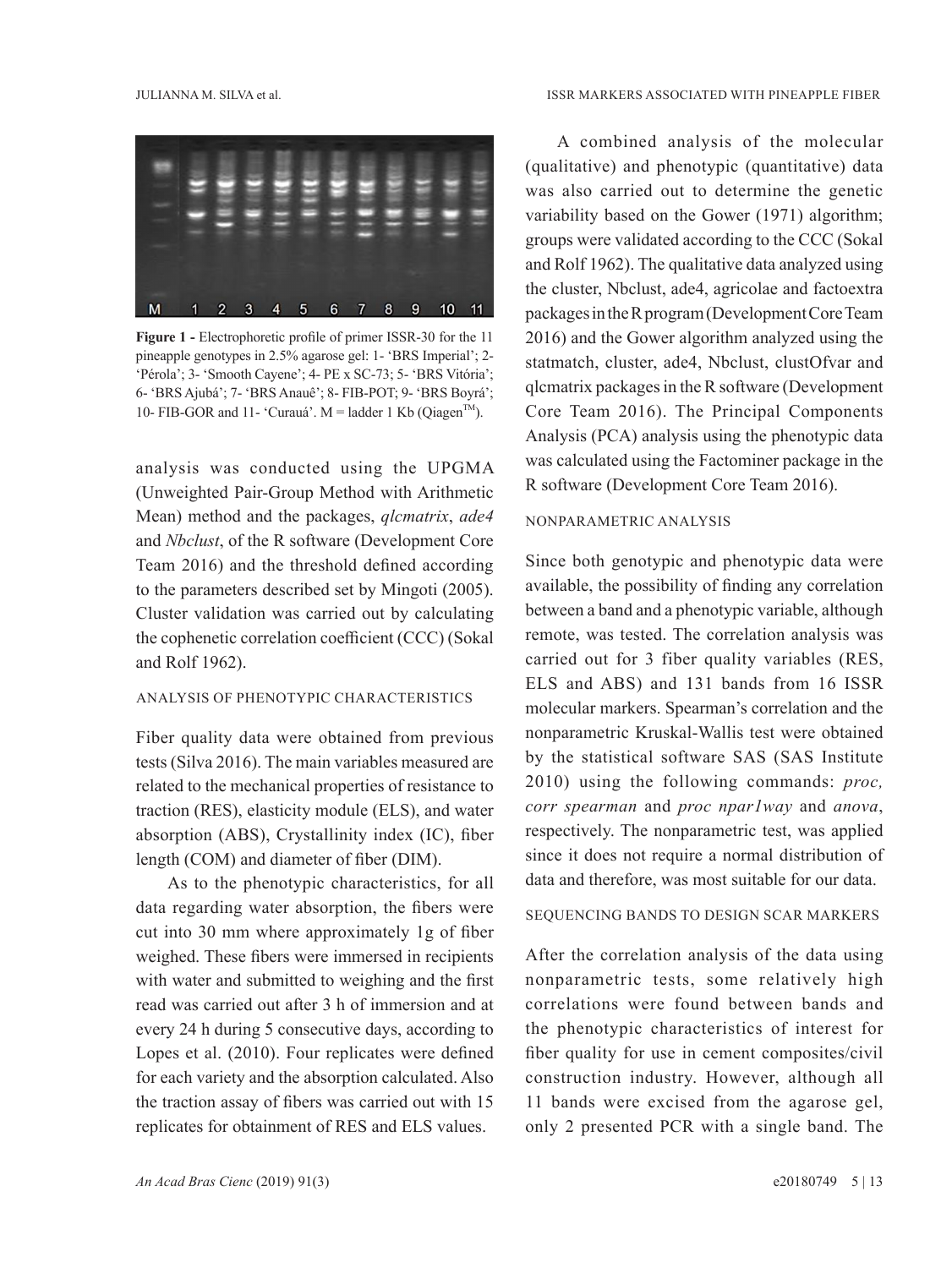single bands were purified using the BIONEER Invitrogen Accuprep gel purification kit (http:// us.bioneer.com/Protocol/AccuPrep%20Gel%20 Purification%20Kit.pdf) and sequenced by capillary electrophoresis - ABI3730 sequencer, with the POP7 polymer and BigDye v3.1, by the Myleus Biotechnology company [\(www.myleus.](http://www.myleus.com/) [com\)](http://www.myleus.com/).

After obtaining the FASTA files with the contigs from the sequencing, the SCAR primers were designed using the PRIMER3PLUS software [\(http://www.bioinformatics.nl/cgibin/primer3plus/](http://www.bioinformatics.nl/cgibin/primer3plus/primer3plus.cgi) [primer3plus.cgi\)](http://www.bioinformatics.nl/cgibin/primer3plus/primer3plus.cgi).

#### **RESULTS AND DISCUSSION**

Studies using plant fibers to reinforce composites have been conducted using different plants, such as sisal, jute, coconut, soybeans, and bananas (Mohanty et al. 2000, Mishra et al. 2004, Liu et al. 2005, Cao et al. 2006, Romanzini et al. 2013, Zhu et al. 2013).

### GENETIC DIVERSITY BASED ON THE MOLECULAR DATA

The 16 ISSR primers tested on the 11 genotypes generated 131 polymorphic bands. The number of bands per primer varied from 2 (ISSR 03) to 18 (ISSR 53), with an average of 8 polymorphic bands per primer.

The dendrogram, generated by the Jaccard index using the genetic dissimilarity matrix of the genotypes, contained 2 groups (Fig. 2).

G1 comprises of 6 genotypes ('BRS Imperial', 'Pérola', 'Smooth Cayenne', PE x SC-73, 'BRS Vitória' and 'BRS Ajubá') and G2, 5 genotypes ('BRS Anauê', FIB-POT, FIB-GOR, 'BRS Boyrá' and 'Curauá'). In G1, all the varieties are edible, and G2 contains the ornamental 'Curauá' hybrids and 'Curauá' itself. FIB-POT demonstrated excellent resistance when used in the cement composite, corroborating studies by Sena Neto et al. (2015)



**Figure 2 -** Dendrogram of the 11 pineapple genotypes based on the Jaccard index and the 131 bands from 16 ISSR markers. The UPGMA method was used to define the groups and cutoff point was defined according to the parameters indicated by Mingoti (2005).

that identified this genotype as extremely good for reinforcing polymer matrices. This characteristic might have been inherited from 'Curauá', which produces fibers that are already being used in the automotive industry to reinforce polymer composites.

Based on the dissimilarity matrix of the molecular data, the genetic distance values varied from 0.42 to 0.86. Dissimilarity was the highest between genotypes 'BRS Imperial' and 'BRS Anauê' and the lowest between 'Smooth Cayenne' (SC) and PE x SC-73, which is probably because the latter is a hybrid of 'Smooth Cayenne.'

Souza et al. (2017) studied and characterized the diversity of 13 pineapple genotypes, in relation to using their fibers as mechanical reinforcement in polymer matrices, and obtained 217 bands from 17 ISSR markers, with a genetic distance ranging from 0.09 to 0.64.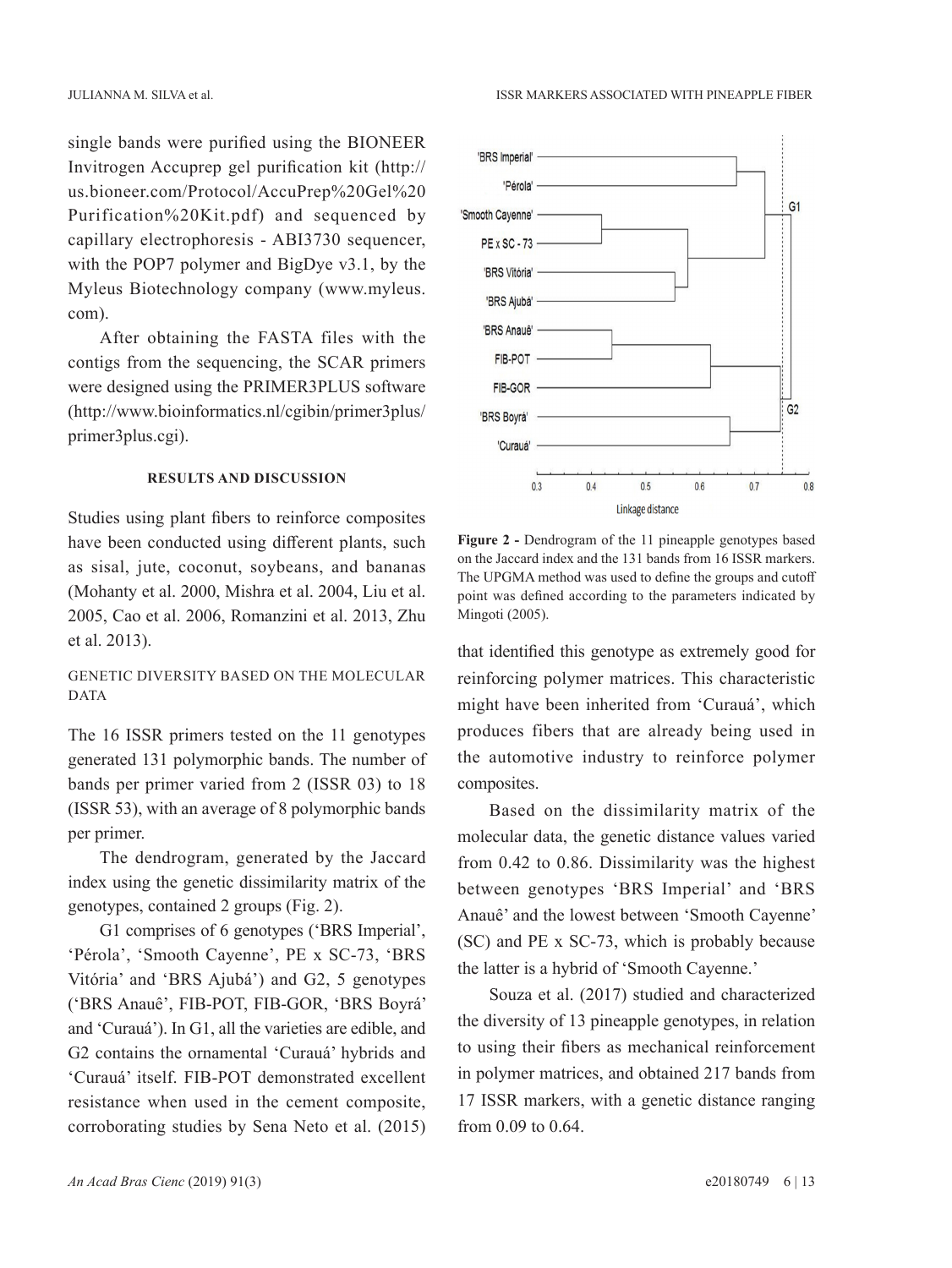Vanijajiva (2012) evaluated the diversity of 15 pineapple accessions in Thailand, using 4 ISSR markers, and obtained 27 polymorphic bands and a genetic distance ranging from 0.32 to 0.97. These studies reveal the existence of genetic variability to be explored among pineapple varieties using ISSR markers.

### GENETIC DIVERSITY BASED ON PHENOTYPIC CHARACTERISTICS

Measuring phenotypic characteristics for fiber quality in pineapple is one of the most excruciating and time consuming efforts. Generally it is unfeasible to evaluate more than 6 characteristics in 10 genotypes in one year. The data used to evaluate fiber quality are listed in Table III. As to the quantitative variables: RES, ELS, and ABS, IC, COM and DIM, two groups were formed based on the mean Euclidean distance (Figure 3).

Group 1 comprised 10 genotypes: 'BRS Imperial', 'BRS Vitória', 'BRS Ajubá', 'BRS Anauê', FIB-POT, 'Pérola', 'Smooth Cayenne', 'BRS Boyrá', PE x SC-73 and FIB-GOR. G2 comprised only of 'Curauá,' which is probably due to the higher RES (480 MPa) and ELS (18 GPa) values of its fibers in comparison to the other genotypes.

The genetic distance values ranged from 0.23, between 'BRS Vitória' and 'BRS Ajubá' to 3.06, between FIB-GOR and 'Curauá'. In principle, the genotypes, which have 'Curauá' as one of their parents, should be considered good candidates for having interesting fiber characteristics to be exploited by the cement composite civil construction industry.

#### PCA AND GOWER ALGORITHM

Since we had the phenotypic data for 6 characteristics for fiber quality, PCA analysis was carried out to identify the most important variables; those which were contributing more to the phenotypic variation among the genotypes (Fig. 4).

| тавьств                                                    |
|------------------------------------------------------------|
| Values for resistance to traction, modulus of elasticity,  |
| and absorption of water indices for the leaf fibers of the |
| pineapples studied.                                        |

**TABLE III** 

| Pineapple<br>genotypes  | <b>Resistance</b><br>to traction<br>(MPa) | <b>Elasticity</b><br>module<br>(MPa) | <b>Absorption</b><br>(g) |
|-------------------------|-------------------------------------------|--------------------------------------|--------------------------|
| <b>BRS</b><br>Imperial' | 321.47                                    | 12358.67                             | 2.27                     |
| 'Pérola'                | 257.48                                    | 8915.12                              | 2.30                     |
| 'Smooth<br>Cayenne'     | 396.12                                    | 18464.48                             | 2.10                     |
| <b>PE x SC-73</b>       | 451.04                                    | 16706.74                             | 2.21                     |
| 'BRS Vitória'           | 376.91                                    | 11952.57                             | 2.25                     |
| 'BRS Ajubá'             | 370.13                                    | 13982.35                             | 2.26                     |
| 'BRS Anauê'             | 273.01                                    | 14619.78                             | 2.27                     |
| <b>FIB-POT</b>          | 336.70                                    | 18170.52                             | 2.23                     |
| 'BRS Boyrá'             | 272.95                                    | 16046.04                             | 2.05                     |
| FIB-GOR                 | 224.15                                    | 6963.66                              | 2.14                     |
| 'Curauá'                | 480.23                                    | 27426.84                             | 1.99                     |



**Figure 3 -** Dendrogram of the 11 pineapple genotypes based on the mean Euclidean distance and the fiber quality variables. The UPGMA method was used to define the groups and cutoff point was defined according to the parameters indicated by Mingoti (2005).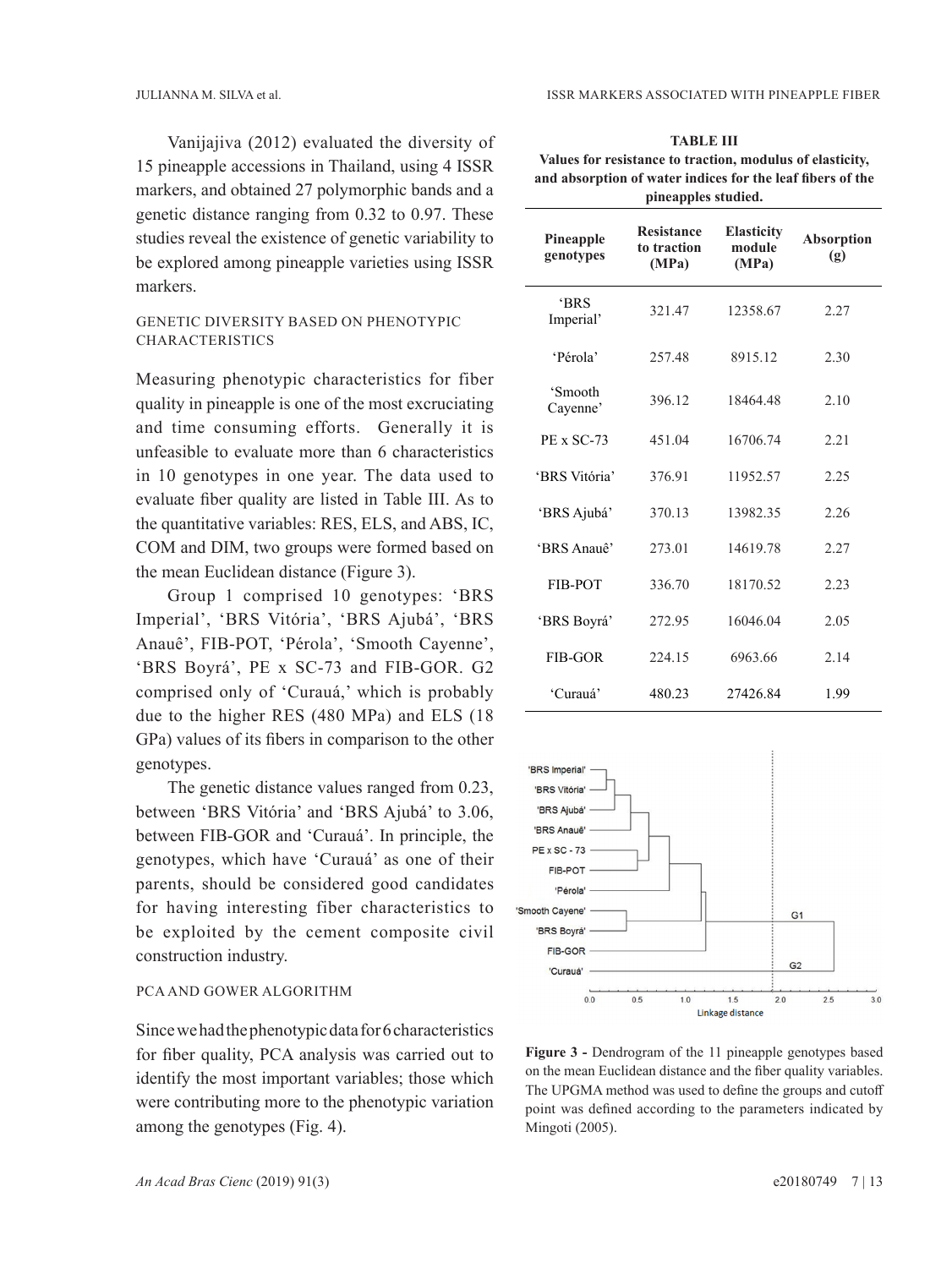In our work, the PCA showed that PC1 and PC2, in total, correspond to approximately 70% of the phenotypic variation with contributions of 49.14 and 19.29%, respectively (Fig. 3). The variables which most contributed were ELS, IC, RES and DIM, contributing 29.11, 20.14, 19.69 and 19.51%, respectively. Variables RES, IC and ELS, showed high and positive correlations, and are directly related with fiber quality, all contributing to desired mechanical properties. Regarding ABS, DIM and COM, these contributed with negative correlations, confirming that when the fiber absorbs more water, it suffers dimensional variations, which is a characteristic which hinders the contact of the fiber with the matrix and for a fiber to be considered of quality, it must have low ABS (Fig. 3). The COM variable contributed least to the phenotypic variation between the genotypes: 4.3%, and therefore, was excluded from the Gower algorithm analysis.

The UPGMA grouping method was based on the Gower algorithm (Gower 1971) (Fig. 5). The number of groups was calculated by the pseudo  $t^2$ index, proposed by Duda and Hart (1973) in the "NbClust" package (Charrad et al. 2013) of the R software program (R Development Core Team 2016). The genetic distance varied from 0.16 to 0.44. Dissimilarity was lowest between 'BRS Anauê' and FIB-POT, probably because they originated from the same cross. Genetic dissimilarity was highest between 'BRS Imperial' and 'BRS Boyrá', as well as 'BRS Imperial' and FIB-GOR.

G1 comprised of 6 genotypes: 'BRS Imperial', 'Pérola', 'Smooth Cayenne', PE x SC-73, 'BRS Vitória' and 'BRS Ajubá' and G2 of 5 genotypes: 'BRS Anauê', FIB-POT, FIB-GOR, 'BRS Boyrá' and 'Curauá'. Considering the botanical varieties, all the edible pineapples of *Ananas comosus* var. *comosus* were allocated in G1.

Souza et al. (2017) conducted a combined group analysis using the UPGMA method and the Gower algorithm and thermal and mechanical data for



**Figure 4 -** Principal components analysis using 6 phenotypic variables for pineapple fiber quality: Resistance to traction (RES), elasticity module (ELS), and absorption (ABS), Crystallinity index (IC), fiber length (COM) and diameter of fiber (DIM). *Factominer* package in the R software (Development Core Team 2016).

fiber quality of pineapple for use in the automobile industry, which resulted in 4 groups with genetic distance values that varied from 0.14 to 0.50.

In our study, the combined group analysis (Fig. 5) better separated the genotypes in comparison to the individual analyses for each type of variable: molecular (Fig. 1) and phenotypic (Fig. 2). In previous studies, cluster analyses have helped identify promising genotypes for use in genetic improvement programs by providing information about the potential of existing variability (Souza et al. 2012, 2017).

The cophenetic correlation coefficient values were 0.86, 0.84 and 0.85 for the data evaluated using the Jaccard index, mean Euclidean distance, and Gower distance (Gower 1971), respectively. According to Sokal and Rohlf (1962), values above 0.80 indicate a good fit between the distance matrices and derivatives of the graphic distances, giving credibility to the groups formed using the UPGMA method.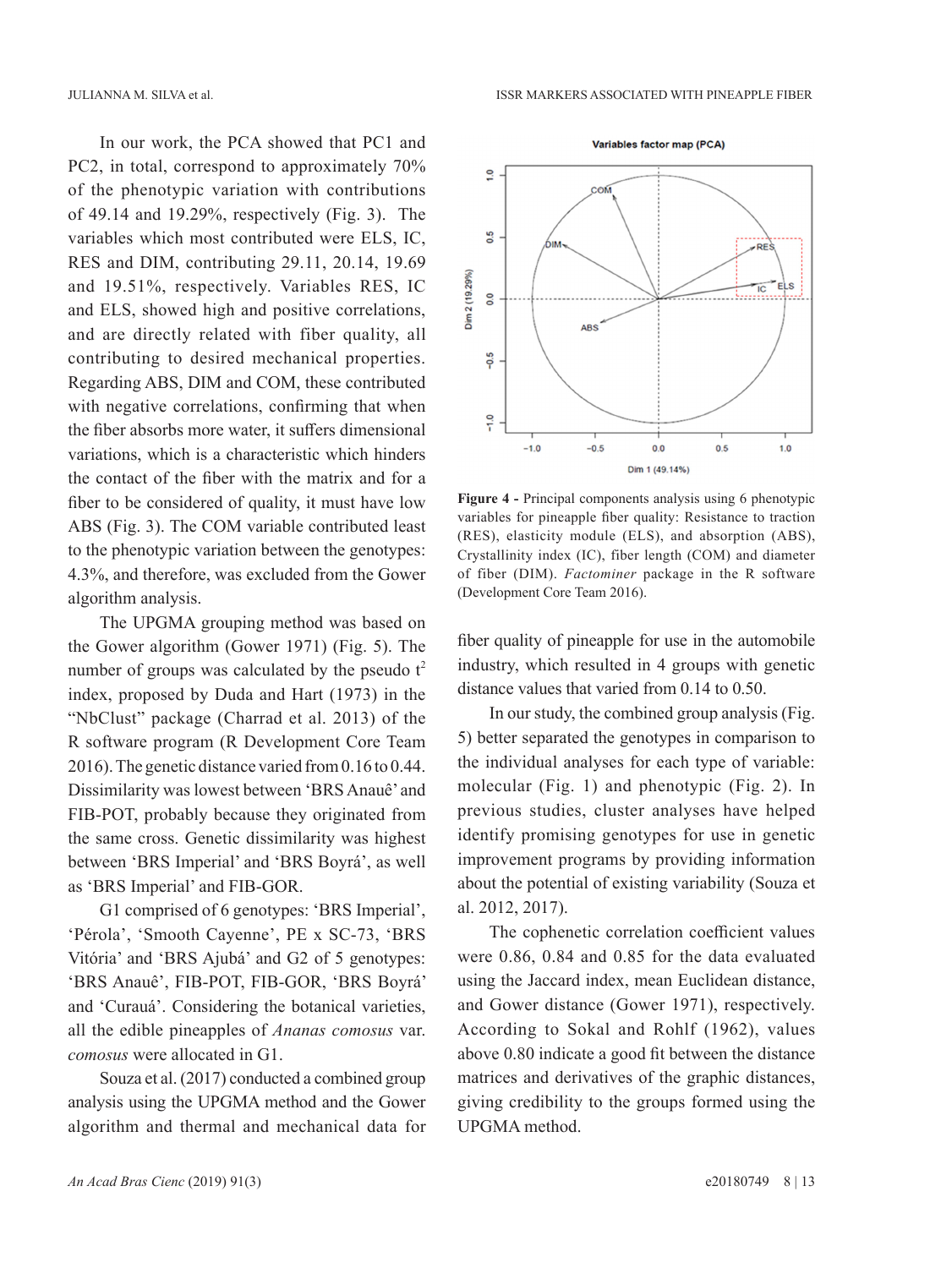

**Figure 5 -** Dendrogram of the 11 pineapple genotypes based on the Gower algortithm (Gower 1971): combined molecular and phenotypic data for fiber quality. The UPGMA method was used to define the groups and cutoff points were defined according to the pseudo  $t^2$  parameters (Duda and Hart 1973).

The results of our work are in agreement with those of Souza et al. (2017) and Sena Neto et. al. (2013, 2015), who found significant values for thermal and mechanical properties of fibers from different pineapple genotypes, which demonstrates the possibility of using these fibers to reinforce composites.

#### ANALYSIS VIA NONPARAMETRIC TESTS

Nonparametric tests, although limited, are used when there is no normal distribution of data and therefore, were chosen to increase information using molecular and phenotypic data already obtained, especially due to the difficulty in obtaining phenotypic data for fiber quality for a large number of pineapple genotypes.

In association studies, it is important to evaluate many individuals of a population of crosses and to carefully measure phenotypic characteristics of interest. For pineapples, however, measuring phenotypic characteristics of fiber quality is unfeasible due to the difficulty and high cost of the tests that make it impossible to evaluate numerous individuals at one single time. Therefore, this possible association was analyzed using nonparametric methods, Spearman's correlation

and the Kruskal-Wallis test, as successfully done by Souza et al. (2017).

In our study, we did not expect to obtain any correlations between markers and phenotypic characteristics of interest, mainly due to the quantitative nature of the variables for fiber quality. However, interesting results were found that can be explored to improve the culture, with the goal of identify promising materials that can be used in the composite in civil construction industry.

For the evaluation of the association between the 131 polymorphic bands and 3 phenotypic variables,  $11$  high  $(+)$  and  $-)$  and significant correlations, which varied from  $-0.72457$  to  $0.74903$ <sup>\*\*</sup> for fiber quality (Table IV), were encountered.

One plant fiber characteristic is the capacity to absorb high amounts of water, which results in high dimensional variation. This is one of the main phenomena that can influence the behavior of fibers when they are used in cement composites, because the natural variation in humidity can reduce the diameter of the fibers causing them to lose contact with the matrix to which they are adhered. For this variable, there was a correlation with 4 bands for different ISSR markers that varied from - 0.64578\* to 0.72457\* .

Resistance to traction is the maximum tension of the fiber and is a determinant variable to measure high performance as a mechanical reinforcement. In relation to this variable, bands M10 of the ISSR 24 marker, M8 of the ISSR 53 marker, M7 of the ISSR 84 marker, and M3 ISSR 95 marker had correlation values from  $-0.63960^{\degree}$  to  $0.74903^{\degree}$ .

The elasticity module presented 3 bands, M4 of the ISSR 81 marker, M5 of the ISSR 53 marker and M13 of the ISSR 84 marker, which had correlation values of  $0.72175^{**}$ ,  $-0.6931^{*}$  and  $-0.72457^{*}$ , respectively. The highest correlation found between a band and characteristic of interest for fiber quality was band M3 of marker ISSR 95 and resistance to traction, with a correlation value of 0.74903\*\*. Two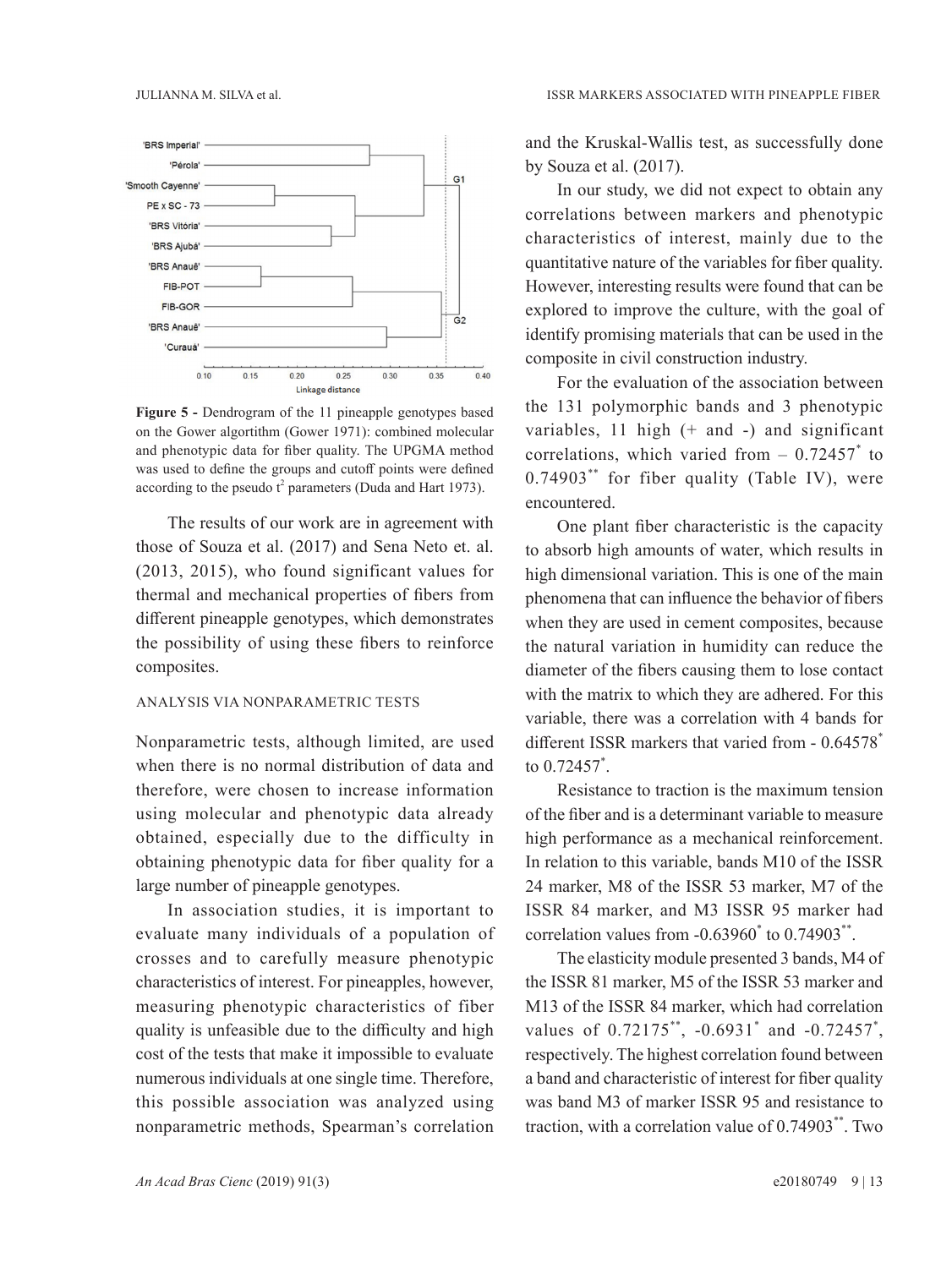| <b>Marker</b>    | <b>Variable</b>              | <b>Spearman</b>         | $\chi^2$ | $pr > \chi^2$ |
|------------------|------------------------------|-------------------------|----------|---------------|
| $M4 - ISSN$ 24   | Water absorption $(g)$       | $-0.69631$              | 4.36     | 0.0253        |
| $M10 - ISSN 24$  | Resistance to traction (MPa) | $-0.63960$ <sup>*</sup> | 3.68     | 0.0464        |
| $M6 - ISSN 72$   | Water absorption $(g)$       | $-0.64578$ <sup>*</sup> | 3.75     | 0.0437        |
| $M4 - ISSN 81$   | Elasticity module (MPa)      | $-0.72175***$           | 4.68     | 0.018         |
| $M4 - ISSN53$    | Water absorption $(g)$       | $0.69631$ <sup>*</sup>  | 4.36     | 0.0253        |
| $M5 - ISSR 53$   | Elasticity module (MPa)      | $-0.69631$ <sup>*</sup> | 4.36     | 0.0253        |
| $M8 - ISSN53$    | Resistance to traction (MPa) | $-0.64578$ <sup>*</sup> | 3.75     | 0.0437        |
| $M4 - ISSN88884$ | Water absorption $(g)$       | $0.72457$ *             | 4.20     | 0.0272        |
| $M7 - ISSN 84$   | Resistance to traction (MPa) | $-0.72457$              | 4.20     | 0.0272        |
| $M13 - ISSN888$  | Elasticity module (MPa)      | $-0.72457$              | 4.20     | 0.0272        |
| $M3 - ISSN$ 95   | Resistance to traction (MPa) | $0.74903$ **            | 5.12     | 0.0127        |

**TABLE IV Spearman and Kruskal-Wallis correlation used to analyze the association between molecular markers and fiber quality variables of 11 pineapple genotypes.**

\*Significant at 5% probability; \*\* Significant at 1% probability,  $x^2$  (chi square), pr >  $\chi^2$ .

other high correlations were found for the ISSR 84 marker, band M7 and resistance to traction and band M23 and elasticity module, which both had correlation values of -0.72457\* .

Souza et al. (2017) conducted the first work related to the use of nonparametric methods to evaluate fiber quality of pineapple and obtained results similar to the present study. The study selected 11 bands based on the correlation of 17 ISSR molecular markers with four fiber quality variables and obtained high correlations  $(0.63434^*)$ to 0.76169\*\*). According to the same author, nonparametric tests are a viable alternative for this type of evaluation, since pineapple fiber has superior mechanical properties that should be explored as a reinforcement of polymeric (Sena Neto et al. 2015) and cement composites.

In our work, the correlation between bands of DNA markers and phenotypic characteristic was evaluated based on three fiber quality variables (RES, ELS, and ABS) and ISSR markers. The three variables evaluated are of fundamental importance to fiber quality studies and the evaluation of fibers for use in cement composites. Fibers for this purpose need to have low ABS and high RES and ELS. Two highly correlated bands were sequenced (M6 ISSR 72 and M13 ISSR 84; 4 – PE x SC-73; 10- 'FIB-GOR') and, from this, 5 SCAR (Sequence Characterized Amplified Regions) primers were designed for each ISSR marker, which will be validated in accessions of the Pineapple collection at Embrapa (Table V).

The contigs were blasted against the NCBI website (BLAST:< https://blast.ncbi.nlm.nih. gov/Blast.cgi?PAGE\_TYPE=BlastSearch>) but they were classified as no hits (i.e., there were no similar sequences in this database). However, these sequences could be exploited in the future by validation of the primers. What is interesting about this study is the combination of markers that can be used giving more credibility when choosing plants that provide interesting materials for use as cement composites. Furthermore, the more bands that are sequenced and validated, the higher the credibility of the MAS.

The fact that the sequenced bands had an output of "no hits" in the BLAST (Basic Local Alignment Search Tool) search, opens new opportunities in regard to validation, because they can be deposited as new sequences in the NCBI GenBank if they are associated with fiber quality for the purpose proposed in this work. Therefore, this work will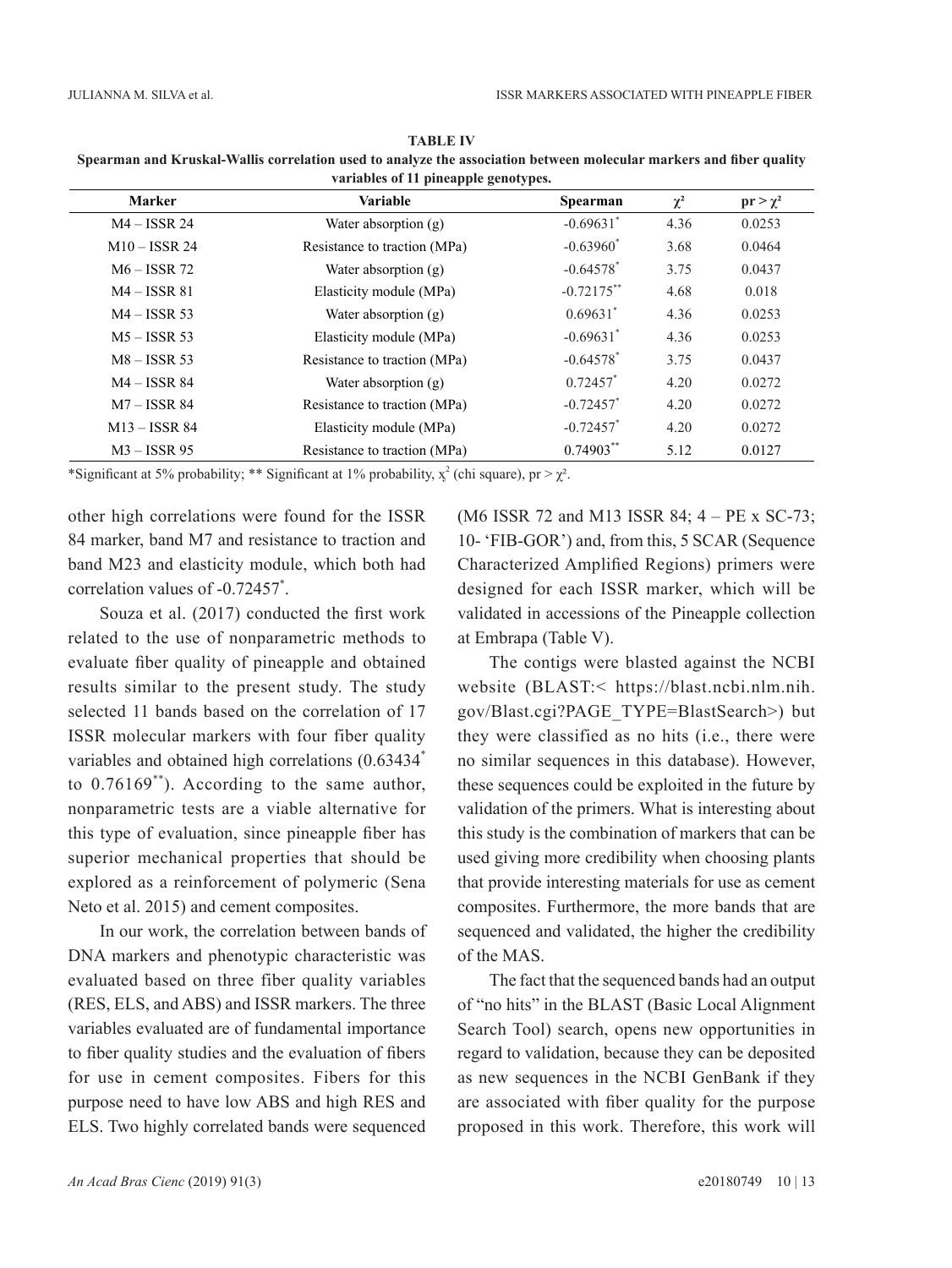| <b>Primer name</b>           | Sequence $(5' - 3')$     |
|------------------------------|--------------------------|
|                              | F' TTGCCACAAAGTAACCACCA  |
|                              | R' GAGCTAATGCACGATGACGA  |
|                              | F' AAGCGAGATACGAAGGACGA  |
|                              | R' ACGTGACTCGCCTCAGAAAT  |
|                              | F'TCGGACCTAACCCTTCCTTT   |
| <b>ISSR 72</b><br>TriTCC3'RC | R' GCGAGAGACCTGTTTGATCC  |
|                              | F' TTCGGACCTAACCCTTCCTT  |
|                              | R' GCGAGAGACCTGTTTGATCC  |
|                              | F' AGTTAGCGGAAGGGAGGAAG  |
|                              | R' TGTAAACTCGCCAGTGCATC  |
|                              | F' TTGCCACAAAGTAACCACCA  |
|                              | R' GAGCTA ATGCACGATGACGA |
|                              | F' AAGCGAGATACGAAGGACGA  |
|                              | R' ACGTGACTCGCCTCAGAAAT  |
| TriCCT3'RC<br><b>ISSR 84</b> | F'TCGGACCTAACCCTTCCTTT   |
|                              | R' GCGAGAGACCTGTTTGATCC  |
|                              | F' TTCGGACCTAACCCTTCCTT  |
|                              | R' GCGAGAGACCTGTTTGATCC  |
|                              | F' AGTTAGCGGAAGGGAGGAAG  |
|                              | R' TGTAAACTCGCCAGTGCATC  |

**TABLE V Design of new primers/ SCAR molecular markers to be tested and validated for association with fiber quality in pineapples.**

significantly contribute to provide markers that can be used in MAS for cement composites in pineapples for use in the civil construction industry.

Therefore, the SCAR markers, once validated, can be useful in pineapple genetic breeding programs worldwide by using MAS selection for fiber quality, which could subsidize future improvement in the development for more promising genotypes for industrial use and contribute to the sustainability of this new production sector.

#### **ACKNOWLEDGMENTS**

The authors would like to thank Coordenação de Aperfeiçoamento de Pessoal de Nível Superior (CAPES/ Embrapa/ 2014 and CAPES/ Programa Nacional de Pós-Doutorado) for the scholarship and Fundação de Amparo à Pesquisa do Estado da

Bahia (FAPESB) – TSC 0013/2014) for the funding of the project.

#### **AUTHOR CONTRIBUTIONS**

JMS carried out the research as part of her master's degree and contributed to the data analysis, prepared the tables and figures and interpreted the results. PRLL, EHS, KNP contributed to molecular analysis, performed data analysis and interpreted results in the discussion; FVDS contributed to discussion of the results and commented on the manuscript. CASL carried out the statistical analysis and data interpretation; CFF was the supervisor of the project, and contributed to the experimental design, data analysis, writing and revision of the manuscript, as well as the correspondence with the editors and reviewers.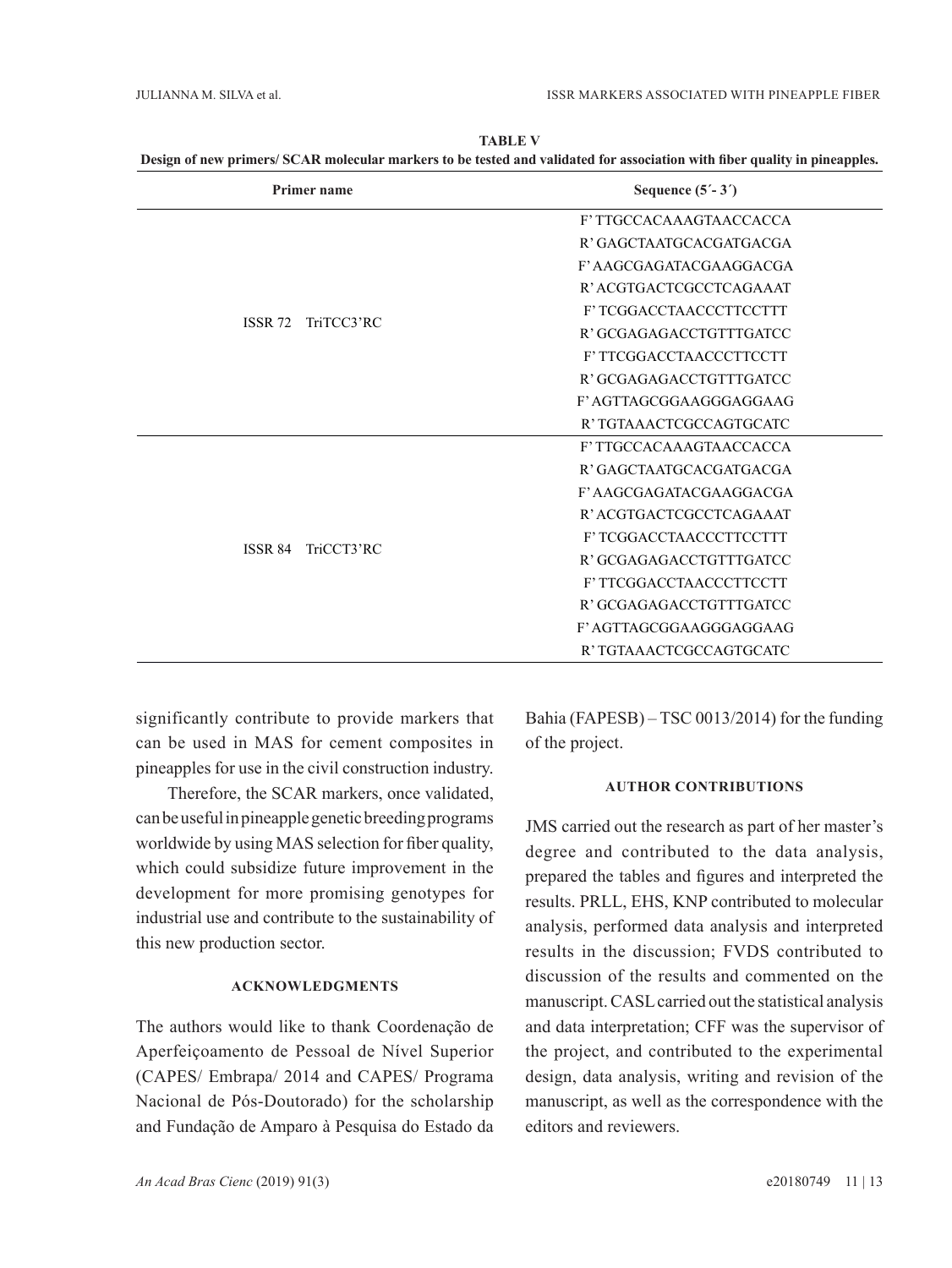#### **REFERENCES**

- ARIF IA, BAKIR MA, KHAN HA, FARHAN AHA, HOMAIDAN AAA, BAHKALI AH, SADOON MA AND SHOBRAK M. 2010. A brief review of molecular techniques to assess plant diversity. Int J Mol Sci 11: 2079- 2096.
- AZIZ SH, ANSELL MP, CLARKE SJ AND PANTENY SR. 2005. Modified polyester resins for natural fibre composites. Compos Sci Technol 65: 525-535.
- BARTH S, MELCHINGER AE AND LÜBBERSTEDT T. 2002. Genetic diversity in *Arabidopsis thaliana* L. Heynh. Investigated by cleaved amplified polymorphic sequence (CAPS) and inter-simple sequence repeat (ISSR) markers. Mol Ecol 11: 495-505.
- BRANDT AM. 2008. Fibre reinforced cement-based (FRC) composites after over 40 years of development in building and civil engineering. Compos Struct 86: 3-9.
- BUTCHER D AND GOUDA EJ. 2018. The New Bromeliad Taxon List. University Botanic Gardens, Utrecht (cont. updated) (8 February 2018). https://botu07.bio.uu.nl/bcg/ taxonList.php? .
- CAO Y, SHIBATA S AND FUKUMOTO I. 2006. Mechanical properties of biodegradable composites reinforced with bagasse fibre before and after alcali treatments. Composites Part A 37: 423-429.
- CHARRAD M, GHAZZALI N, BOITEAU V AND NIKNAFS A. 2013. NbClust: An examination of indices for determining the number of clusters. R package version 1.4. http://cran.rproject.org/web/ packages/NbClust/index. html.
- DEVELOPMENT CORE TEAM. 2016. A language and environment for statistical computing. R Foundation for Statistical Computing, Vienna, Austria. http://www.Rproject.org/.
- DOYLE JJ AND DOYLE JL. 1990. Isolation of plant DNA from fresh tissue. Focus 12: 13-15.
- DUDA RO AND HART PE. 1973. Pattern classification and scene analysis. J Wiley & Sons, Hoboken.
- FAOSTAT FOOD AND AGRICULTURE Organization of the United Nations. 2018. Agricultural Production. (9 February 2018). http://faostat. fao.org/site/339/ default.aspx.
- GONZÁLEZ A, COULSON M AND BRETTELL R. 2002. Development of DNA markers (ISSRs) in mango. Acta Hortic 575: 139-143.
- GOTTARDI MVC, LEMOS EGM AND RUGGIERO C. 2001. Avaliação de plantas matrizes de abacaxizeiro cultivar smooth cayenne utilizando marcadores RAPD e padrões isoenzimáticos. Rev Bras Frutic 23: 463-467.
- GOWER JC. 1971. A general coefficient of similarity and some of its properties. Biometrics 27: 857-874.
- LEÃO AL, MACHADO IS, SOUZA SF AND SORIANO L. 2009. Production of 'curauá' (*Ananas erectifolius* L.B. Smith) fibers for industrial applications: characterization and micropropagation. Acta Hortic 822: 227-238.
- LIU W, MISRA M, ASKELAND P, DRZAL LT AND MOHANTY AK. 2005. Green composites from soy based plastic and pineapple leaf fiber: fabrication and properties evaluation. Polym 46: 2710-2721.
- LOPES FFM, ARAÚJO GT, NASCIMENTO JWB, GADELHA TS AND SILVA VR. 2010. Estudo dos efeitos da acetilação em fibras de sisal. Rev Bras Eng Agríc Ambient 14(7): 783-788.
- MINGOTI AS. 2005. Análise de dados através de métodos de estatística multivariada: uma abordagem aplicada. Belo Horizonte: UFMG, 297 p.
- MISHRA S, MOHANTY AK, DRZAL LT, MISRA M AND HINRICHSEN G. 2004. A Review on Pineapple Leaf Fibers, Sisal Fibers and Their Biocomposites. Macromol Mater Eng 289: 955-974.
- MOHANTY AK, KHAN MA AND HINRICHSEN G. 2000. Influence of chemical surface modification on the properties of biodegradable jute fabrics-polyester amide composite. Composites Part A 31: 143-150.
- ROMANZINI D, LAVORATTI A, ORNAGHI JR HL, AMICO SC AND ZATTERA AJ. 2013. Influence of fiber content on the mechanical and dynamic mechanical properties of glass/ramie polymer composites. Mater Des 4: 9-15.
- SAS INSTITUTE INC. 2010. SAS/STAT: user's guide, v.9,2. Cary, NC.
- SENA NETO AR, ARAUJO MAM, BARBOZA RMP, FONSECA AS, TANOLI G, SOUZA FVD, MALTOSO LHC AND MARCONCINI JM. 2015. Comparative study of 12 pineapple leaf fiber varieties for use as mechanical reinforcement in polymer composites. Ind Crops Prod 64: 68-78.
- SENA NETO AR, ARAUJO MAM, SOUZA FV, MATTOSO LH AND MARCONCINI JM. 2013. Characterization and comparative evaluation of termal, structural, chemical, mechanical and morphological properties of six pineapple leaf fiber varieties for use in composites. Ind Crops Prod 43: 529-537.
- SENA NETO AR, CLARO PIC, SOUZA FVD, MATTOSO LHC AND MARCONCINI JM. 2017. Poly(lactic acid) composites reinforced with leaf fibers from ornamental variety of hybrid pineapple (Potyra). Polym Compos 38: 1228-1235.
- SILVA JM. 2016. Caracterização de fibras em germoplasma de abacaxi para a formulação de compósitos cimentícios. Dissertation (Mestrado em Recursos Genéticos Vegetais). Universidade Federal do Recôncavo da Bahia, Cruz das Almas, Bahia, Brazil. (Unpublished).
- SOKAL RR AND ROHLF FJ. 1962. The comparison of dendrograms by objective methods. Taxon 11: 33-40.
- SOUZA CPF, FERREIRA CF, SOUZA EH, NETO ARS, MARCONCINI JM, LEDO CAS AND SOUZA FVD. 2017. Genetic diversity and ISSR marker association with